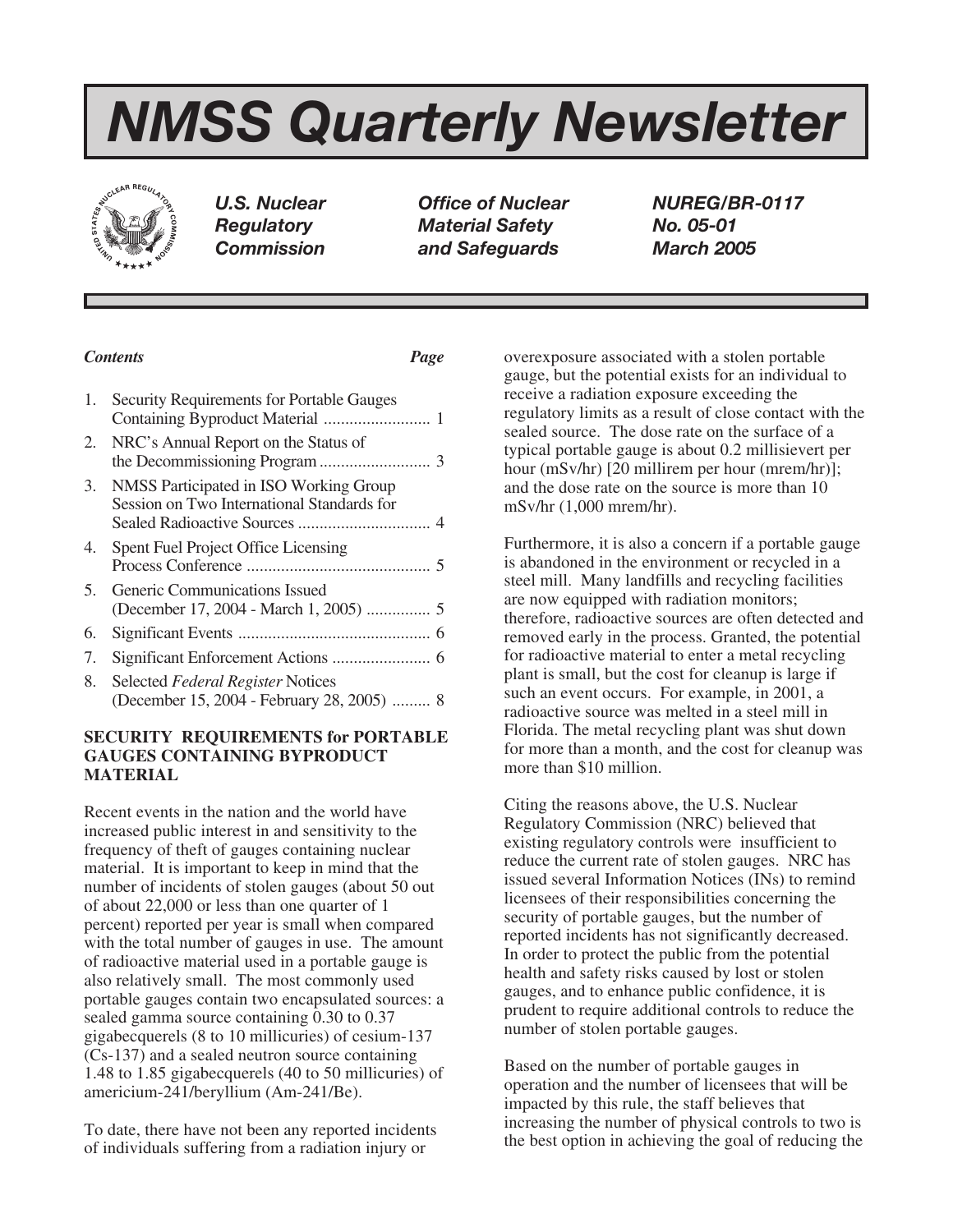current number of stolen gauges and, at the same time, providing sufficient flexibility for the licensees in selecting controls that are most suitable to the licensee. There are approximately 1100 NRC licensees and 4000 Agreement State licensees that will be impacted by the final rule.

As discussed in Commission Paper (SECY) 03-0092 (http://www.nrc.gov/reading-rm/doc-collections/ commission/secys/2003/secy2003-0092) for the proposed rule, the staff evaluated various control options, including: (a) no action alternative; (b) prohibiting unattended storage in vehicles at an annual cost impact of about \$70 million; (c) prohibiting unattended storage at locations other than licensed facilities (e.g., requiring daily return of gauges) at an annual cost of about \$220 to \$625 million; (d) requiring use of a metal enclosure with a one-time cost of about \$10 million and an annual cost of \$400,000; and (e) requiring two physical controls with a one-time cost of about \$5 million and an annual cost of \$200,000. The estimated benefit gained is about \$170,000 per year from resources saved from reduction of the need to replace lost or stolen gauges, and the response to events. To help determine these costs, a 50-percent reduction in the number of stolen gauges was assumed in the benefit analysis.

This amended rule was developed on the basis of public health and safety, not on the basis of common defense and security. As stated in the International Atomic Energy Agency (IAEA) "Categorization of Radioactive Sources" (TECDOC-1344), a portable gauge is a Category 4 source. Since the IAEA "Code of Conduct on the Safety and Security of Radioactive Sources" only covers Categories 1, 2 and 3 sources, the Code of Conduct does not apply to portable gauges. Also, under the IAEA interim guidance on the "Security of Radioactive Sources" (TECDOC-1355), the designated security grouping for a portable gauge is Group C, which requires access control at the source location and one technical measure separating the source from unauthorized personnel. Currently, the United States has not adopted IAEA interim guidance TECDOC-1355.

#### *Rulemaking Background and Comments*

On January 25, 2002, the staff provided the Commission with proposed interim compensatory measures for various categories of NRC licensees, including materials licensees, to increase security in response to the September 11, 2001, terrorist attacks. A supplement to the interim compensatory measures was developed proposing that the

Commission issue Orders, under its retained authority to provide for the common defense and security for four categories of material licensees. These categories include: (1) large irradiators: (2) large unsealed sources: (3) self-shielded irradiators: and (4) industrial radiography and well logging sources. The supplement also proposed to undertake a rulemaking for portable gauges on a health and safety basis. The Commission approved the staff's proposal to initiate discussions with the Agreement States in a Staff Requirements Memorandum dated July 2, 2002.

In August 2002, a working group was formed to explore various options and requirements for the proposed rulemaking. The working group was comprised of NRC staff and personnel from the Agreement States of Florida and Arkansas. During the rulemaking process, staff also consulted with the U.S. Department of Transportation (DOT) hazardous material transportation staff. In addition, a steering group was formed to address issues and facilitate concurrences.

During the rulemaking process, the working group developed the proposed rule (SECY-03-0092, June 5, 2003), which was approved for publication by the Commission in a SRM dated July 14, 2003. The proposed rule was published in the *Federal Register* (FR) (68 FR 45172) on August 1, 2003. The comment period on the proposed rule closed on October 15, 2003, and 11 comment letters were received. The commenters included a member of the public, members of an industry advisory group, three licensees, one radiation service company, two manufacturers, and three States.

Among the 11 comment letters, six indicated that they supported the goal to reduce the loss or theft of portable gauges, but some believed that NRC had not effectively addressed the root cause; two stated that current requirements were adequate; one indicated that the rule was well-intended; one expressed the view that a double-lock requirement might be excessive; and one believed that the current practice of using a chain to secure a gauge in an open-bed pickup truck was not adequate security. These comments and further NRC responses are discussed in detail in the *Federal Register* notice (68 FR 45172).

Similarly, three States submitted comments on the published proposed rule. The State of Washington indicated that NRC security measures did not go far enough, noting that its requirements exceeded NRC's proposed rule requirements regarding visibility and daily return of portable gauges to an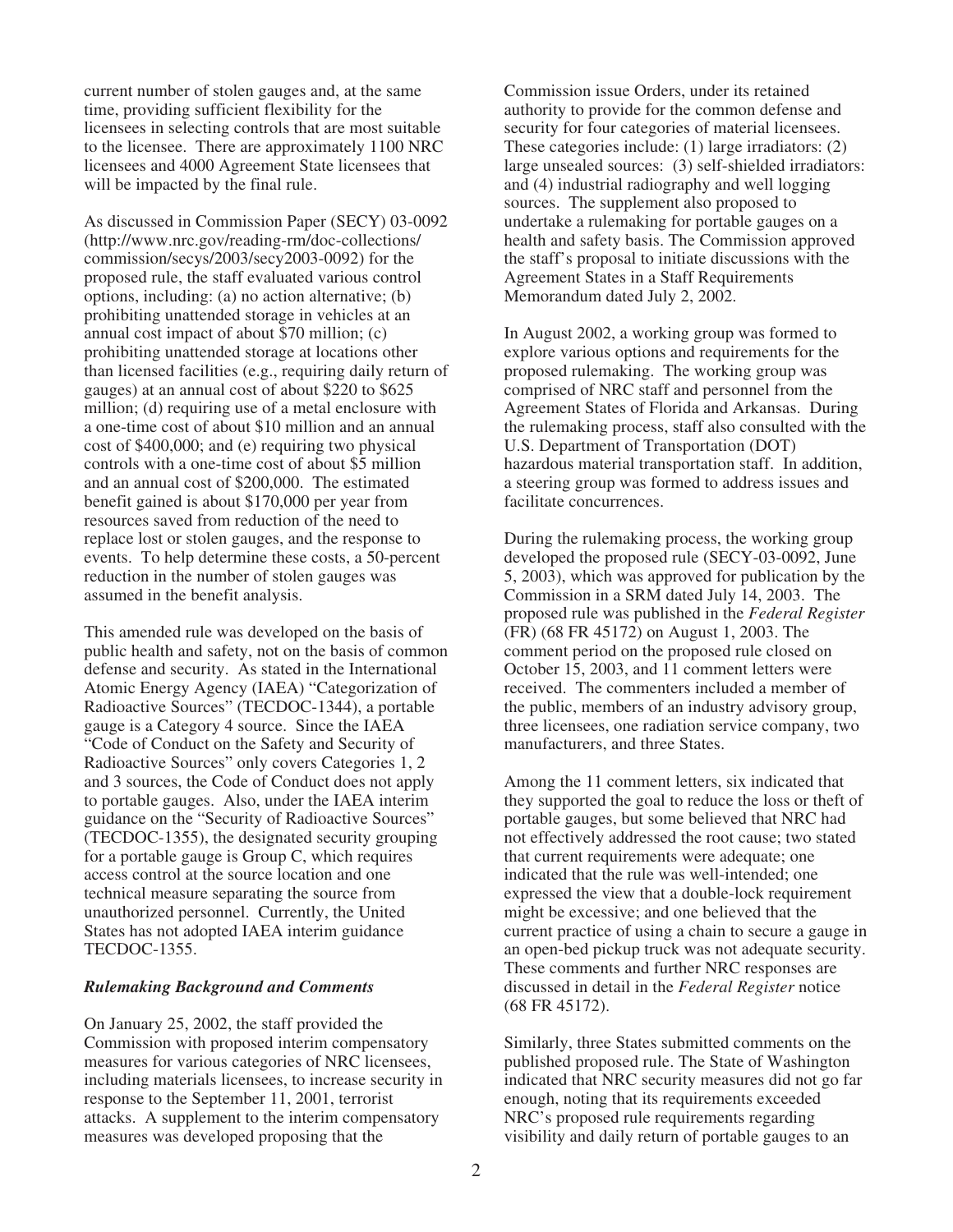approved storage location. The State of North Carolina believed that current regulations were sufficient to ensure the protection of the occupational worker, members of the public, and the environment, with regard to the hazards associated with the safe use of portable gauges. Also, it did not believe that the NRC rule would effectively address the root cause of unauthorized removal or theft of portable gauges. In the State of North Carolina's view, the visibility of the transportation cases or the easy access to the portable gauges are the root causes. The Commonwealth of Virginia supported the goal of the rule, but believed the proposed rule to be impractical to implement.

#### *Working Group Recommendation*

After considering public comments, and discussions with the DOT staff, the working group recommended that no changes should be made to the proposed rule for enhancing the security requirements for portable gauges. Therefore, the final rule contains exactly the same requirements as the proposed rule. The final rule requires that each portable gauge licensee use a minimum of two independent physical controls that form tangible barriers to secure portable gauges from unauthorized removal, whenever portable gauges are not under the control and constant surveillance of the licensee.

The final rule is expected to reduce the frequency of unauthorized removal or theft of portable gauges, consistent with the NRC Security Goal to "Ensure the secure use and management of radioactive materials." Fewer incidents of unauthorized removal or theft of portable gauges should result in a lower potential for public exposure, and a lower probability of events such as inadvertent steel smelting of gauges. This result would be consistent with the NRC Safety Goal to "Ensure protection of public health and safety and the environment." The final rule is consistent with the NRC Effectiveness Goal to "Ensure that NRC actions are effective, efficient, realistic, and timely," because the new requirement increases control of licensed material, without undue burden on the regulated community. Finally, consistent with the NRC Openness Goal to "Ensure openness in our regulatory process," the staff developed the rule through a rulemaking process involving a working group with non-NRC members (i.e., Agreement States), consulted with another cognizant Federal agency, and received stakeholder and public input in the development of the rule through posting on the NRC rulemaking forum website and publication in the *Federal Register* of the proposed rule. In addition, the *Federal Register* notice of the final rule addressed

public and State comments on the proposed rule and NRC's responses. The staff plans to incorporate implementing guidelines through future routine updates of the consolidated guidance document, NUREG-1556, Vol. 1, "Program-Specific Guidance About Portable Gauge Licenses."

#### *Agreement State Issues*

In accordance with the procedures established in Part III of Handbook 5.9 to NRC Management Directive 5.9, "Categorization Process for NRC Program Elements," the staff has determined that the amendment, 10 CFR 30.34(i), should be classified as Compatibility Category "C." An Agreement State should adopt the essential objectives of the Compatibility Category "C" program elements to avoid conflict, duplication, gaps, or conditions that would jeopardize an orderly pattern in the regulation of Agreement material on a nationwide basis. The staff has determined that the essential objective of the amendment, 10 CFR 30.34(i), is to reduce the frequency of unauthorized removal or theft of portable gauges by requiring licensees to provide a minimum of two independent physical controls that form tangible barriers to secure portable gauges from unauthorized removal whenever portable gauges are not under the control and constant surveillance of the licensee.

(Contact: Michael K. Williamson, Office of Nuclear Material Safety and Safeguards, 301-415-6234; e-mail: mkw1@nrc.gov or Lydia Chang, Office of Nuclear Material Safety and Safeguards, 301-415-6319; e-mail: lwc1@nrc.gov )

## **NRC's ANNUAL REPORT on the STATUS of the DECOMMISSIONING PROGRAM**

The staff of the Division of Waste Management and Environmental Protection (DWMEP) has completed work on NUREG-1814, "Status of Decommissioning Program - 2004 Annual Report." This NUREG report provides a comprehensive status of the U.S. Nuclear Regulatory Commission's decommissioning program. Its purpose is to provide a stand-alone reference document that describes the decommissioning process and summarizes the status of all decommissioning activities since the last report, through August 1, 2004, including the decommissioning of complex decommissioning sites, commercial reactors, research and test reactors, uranium mill tailings facilities, and fuel cycle facilities. In addition, this report discusses accomplishments in the decommissioning program since last year's report (SECY-03-0161), and it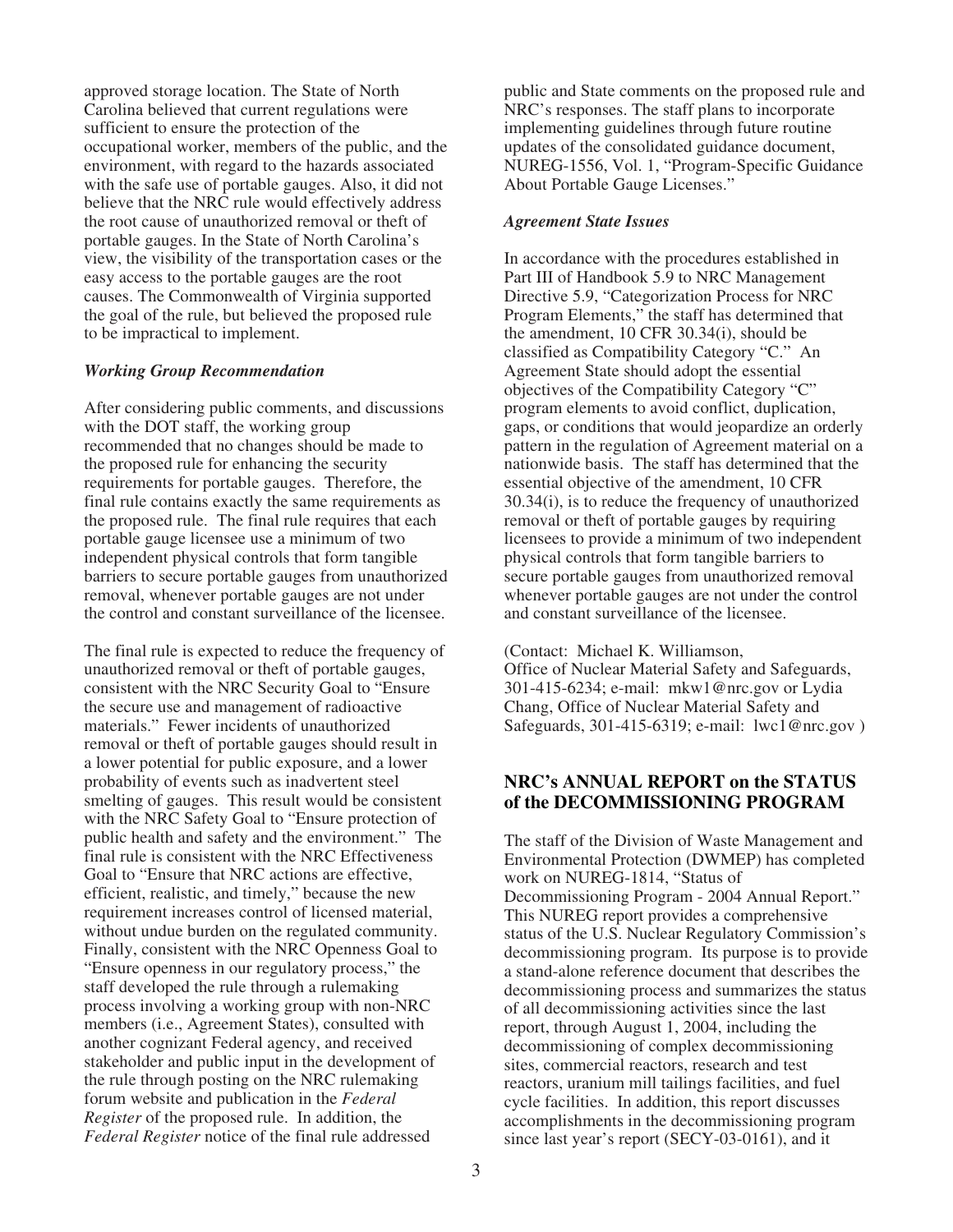informs the Commission of decommissioning issues that the staff will address in the coming year.

Because the annual report contains information that is not expected to change from year to year (i.e., discussion of the materials decommissioning process), the staff will publish the report in the form of a NUREG document every 2 years, beginning with this report. In the odd-number years, the staff will publish the report as a shortened paper to the Commission, referencing the decommissioning Website.

The NUREG is one part of the overall communication strategy for the decommissioning program. To support the Commission Paper issued in the odd years, the staff is updating its web page to reflect the entire decommissioning program, including site summaries. In addition, the staff plans to develop a general brochure, summarizing the decommissioning program, that can be handed out to members of the public.

(Contact: John Buckley, Division of Waste Management and Environmental Protection, 301-415-6607; e-mail: jtb@nrc.gov)

# **NMSS PARTICIPATED in ISO WORKING GROUP SESSION on TWO INTERNATIONAL STANDARDS for SEALED RADIOACTIVE SOURCES**

On February 23-24, 2005, staff from the Division of Industrial and Medical Nuclear Safety/Nuclear Material Safety and Safeguards, participated in a meeting of the International Organization for Standards (ISO) Working Group on Sealed Radioactive Sources. The meeting was held at the French national standardization institute, AFNOR, in St. Denis, France. In preparation for the meeting, ISO requested participation from the national standards organizations in 30 countries; in response, six countries and the International Atomic Energy Agency (IAEA) sent a total of 11 delegates to the meeting. Two international standards were the subject of the meeting.

1. The Working Group revised/updated International Standard ISO-2919, "Radiation Protection - Sealed Radioactive Sources - General Requirements and Classification." The objective was to update the Standard, revised last in 1999, to current industry practices, as well as to bring the Standard into agreement with the various national standards.

The major changes, developed by the Working Group, included the addition of

- two sets of tests for brachytherapy sources,
- tests for tritium-imbedded titanium foils for neutron generators,
- specification of the working life in the source certificates, and
- references to other source safety and security guidance documents, such as IAEA TECDOC-1344, "Categorization of Radioactive Sources."

With these changes, the ISO standard will be in close agreement with the corresponding U.S. standard, ANSI 43.6, "Sealed Radioactive Sources - Classification," which was updated in 2004, and will be issued in 2005. The only major differences are in the additional performance tests that the ISO standard contains for brachytherapy sources, medical surface applicators, and tritiumimbedded titanium foils. The two standards are sufficiently close that, in the next revision cycle, due in 5 years, they can be made identical to the current joint standard on quality assurance, ANSI/ISO/ASQ 9001, issued in 2001. U.S. manufacturers prefer joint standards because, in such cases, their products need to meet only one set of requirements for both the domestic and the international markets.

2. The Working Group drafted a new international standard, ISO-21482, "Warning Symbol for High-Level Radioactive Sources." The new standard is based on IAEA's initiative for a sign that would supplement the current trefoil, to convey worldwide to untrained persons the danger when encountering orphan or stolen sources. IAEA is currently testing five final sign candidates in 11 countries. IAEA intends to issue guidelines for the member countries on the use of the warning sign, develop a "tool kit" for users such as scrap yard operators or customs agents, and submit a request to ISO for a standard in 2005. The draft standard is scheduled to be sent to the national standardization bodies for vote in early 2006, and the new international standard is to be issued in June 2006.

(Contact: John Jankovich, NMSS, 301-415-7904; e-mail: jpj2@nrc.gov)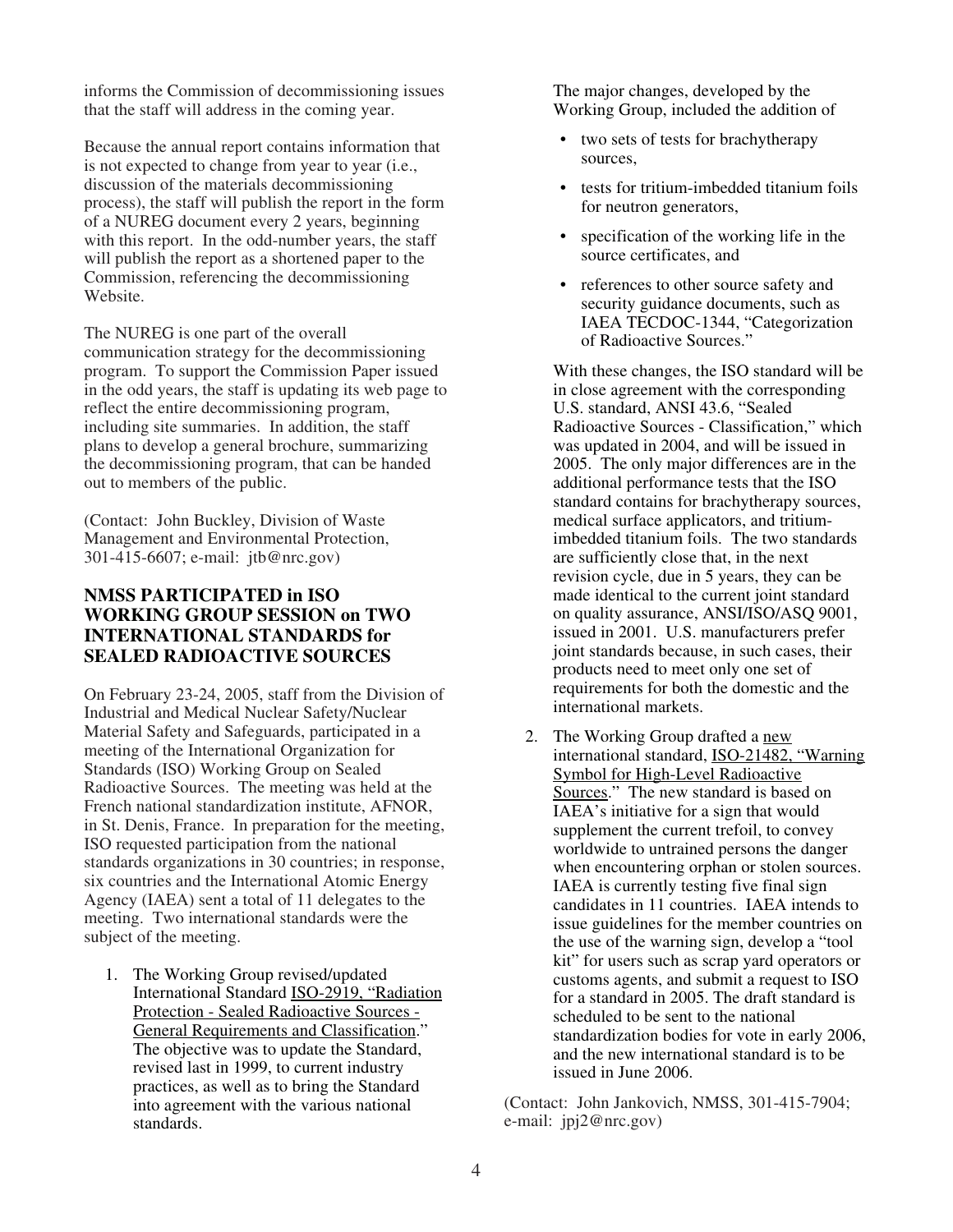## **SPENT FUEL PROJECT OFFICE LICENSING PROCESS CONFERENCE**

A conference sponsored by the Spent Fuel Project Office (SFPO) was held on February 8, 2005, in Rockville, Maryland. SFPO held the conference as part of the staff's initiative to continuously improve the licensing process for 10 CFR Part 71 and 10 CFR Part 72 licensing actions. Approximately 150 people were in attendance.

Conference topics included SFPO's "Rules of Engagement" with licensees, lessons learned regarding the existing licensing processes, and an open discussion on ideas for improving the effectiveness and efficiency of the licensing process.

The conference key note speaker was Margaret Federline, Deputy Director of the Office of Nuclear Material Safety and Safeguards. She discussed the need for SFPO processes and procedures to provide a sense of stability and predictability for licensees, applicants, and stakeholders. She emphasized that while the principle focus of a regulator must always be health and safety, that does not mean the regulator should be disengaged from the state of the industry. She also invited the audience to discuss their experiences, both positive and negative, such that SFPO could acknowledge it and factor it into the agency's continuous improvement initiatives.

Bill Brach, SFPO Director, emphasized that SFPO wanted feedback from its stakeholders regarding the efficiencies and effectiveness of its licensing and certification process for conducting transportation and storage reviews. He stated that SFPO wanted to hear and understand stakeholder comments, suggestions and recommendations on ways to improve the effectiveness and efficiency of SFPO programs.

The conference included three sessions. Session 1 included SFPO staff presentations, and was meant to provide the audience with the context and backdrop for the SFPO conference. Information was provided on a continually growing program for transportation of radioactive material and storage of spent fuel. Staff also presented SFPO's "Rules of Engagement." The rules were disseminated to industry on December 16, 2004, in Regulatory Issue Summary (RIS) 2004-20, "Lessons Learned from Review of 10 CFR Parts 71 and 72 Applications." These rules were developed 6 years ago and have evolved based on lessons learned. They provide a clearly defined review process.

Session 2, was a series of individual industry/ stakeholder presentations, and was meant to inform the audience of concerns and issues relative to things that worked well and things that did not work as well. The six-person panel: three representatives from transportation and storage certificate holders, two representatives from independent spent fuel storage installations, and one media press representative. This panel shared their historical perspectives on lessons learned and experiences that they had gained in their interactions with SFPO. Each panel member gave a short 10-15 minute presentation.

Session 3 consisted of a facilitated open dialogue with stakeholders. The primary goal of the session was for SFPO to obtain feedback and ideas on how to make the licensing process more effective and efficient while maintaining the high level of safety. This session was facilitated by Chip Cameron, of the NRC's Office of the General Counsel. Mr. Cameron engaged the audience through a list of questions and issues, which were developed prior to the conference and identified through discussions during Session 2. The questions focused on broad licensing process topics, such as communications, schedules and timeliness, quality of requests for additional information (RAIs), safety evaluation reports (SERs), Certificates of Compliance (CoCs), Technical Specifications, etc.

The "next steps" that SFPO will take in evaluating the information discussed during the conference were also discussed. The conference planning committee and SFPO's management team will review the information, feedback, and recommendations provided by the stakeholders. A status of SFPO actions taken to implement these recommendations will be presented to industry at a later date.

(Contact: Julia Barto, Spent Fuel Project Office, 301-415-8512; e-mail: jam4@nrc.gov)

#### **GENERIC COMMUNICATIONS ISSUED (December 17, 2004 - March 1, 2005)**

The following are summaries of U.S. Nuclear Regulatory Commission (NRC) generic communications. If one of these documents appears relevant to your needs and you have not received it, please call one of the technical contacts listed below. The Internet address for the NRC library of generic communications is : http://www.nrc.gov/ reading-rm/doc-collections/gen-comm/index.html. Please note that this address is case-sensitive and must be entered exactly as shown. If you have any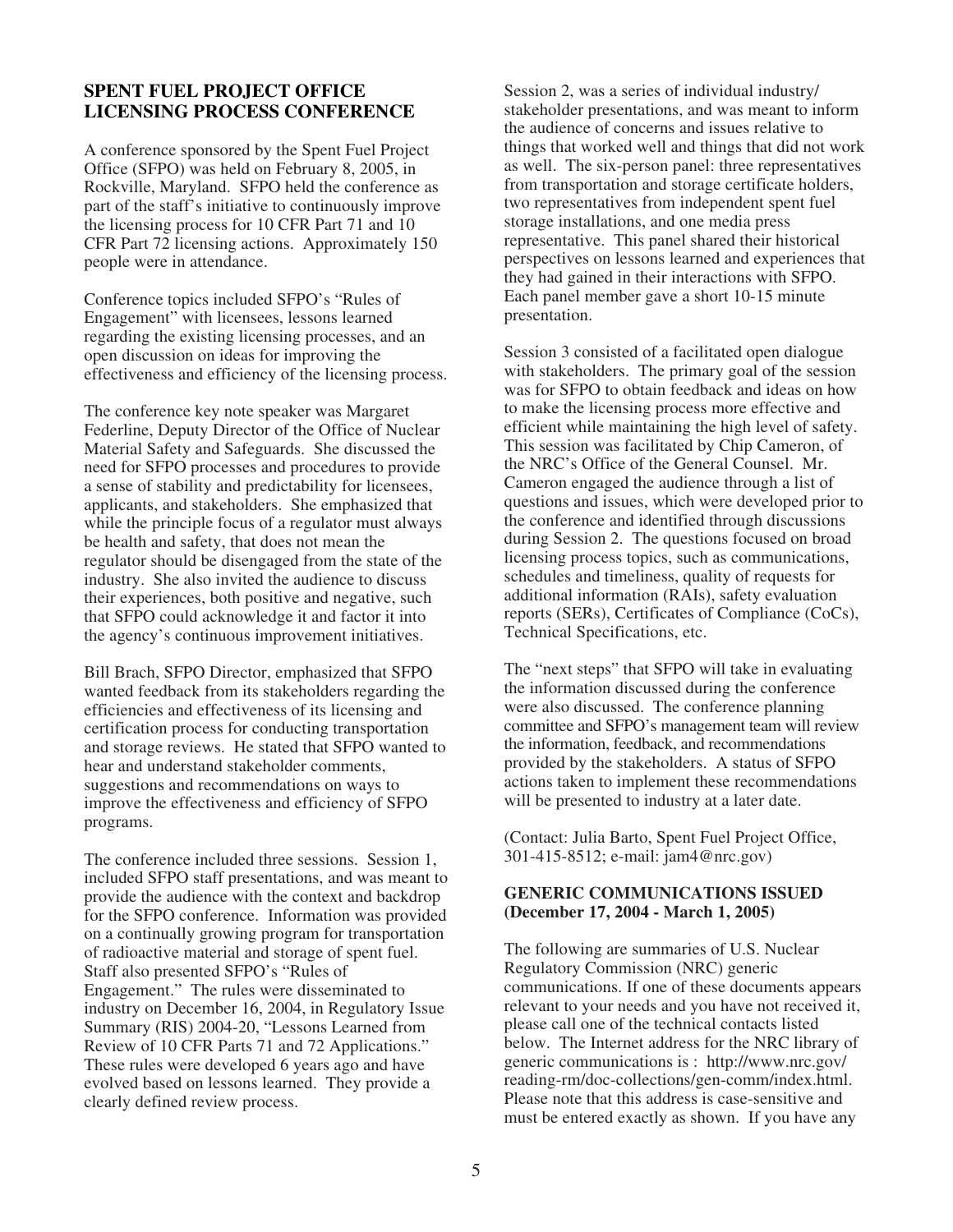questions or comments about generic communications in general, please contact Angela R. McIntosh at (301) 415-5030, or e-mail: arm@nrc.gov.

## *Bulletins (Bls)*

No bulletins have been issued from December 17, 2004 – March 1, 2005.

## *Information Notices (INs)*

No information notices have been issued from December 17, 2004 – March 1, 2005

## *Regulatory Issue Summaries (RIS)*

**RIS 2005-02, "Clarifying the Process for Making Emergency Plan Changes,"** was issued on February 14, 2005. This RIS was issued to all holders of operating licenses for nuclear power reactors including research and test reactors and to fuel facility licensees, to: (1) clarify the meaning of "decrease in effectiveness (DIE)," as stated in 10 CFR 50.54 $(q)$ ; (2) clarify the process for making changes to emergency plans; and (3) provide some examples of changes that are not DIEs and some examples of DIE emergency plans.

(General Contact: Angela R. McIntosh, NMSS, 301-415-5030; e-mail: arm@nrc.gov)

# **SIGNIFICANT EVENTS**

# *Event 1: Dose to Fetus*

*Date and Place:* November 16, 2004, Riverside Methodist Hospital, Cleveland, Ohio

*Nature and Probable Causes*: The licensee reported that a pregnant patient was administered radioactive iodine. The patient was administered 7.59 Megabecquerel (205 microcuries) of Iodine-123 (I-123) on November 2, 2004, during an uptake study pursuant to a diagnosis of hyperthyroidism. On November 16, 2004, the patient was administered 469.9 Megabecquerel (12.7 millicuries) of Iodine-131 (I-131) as treatment. Before this administration, the patient was counseled regarding pregnancy and acknowledged in writing that she was not and could not be pregnant at that time. A pregnancy test was not performed to confirm this declaration. Later, the patient saw her physician because of abdominal pain. A radiograph of the abdomen revealed the pregnancy. A prenatal specialist determined that the fetus was 17 weeks old at the time of the I-131 administration. The

dose estimate for the fetus was 2.0432 centigray (rad) to the whole body and 22,400 centigray (rad) to the fetal thyroid from both the I-123 and I-131 administrations. The Ohio Department of Health investigated the licensee on January 28, 2005, and determined that the licensee followed all required procedures. The patient will carry the fetus to term. The perinatal specialist has performed a blood test on the fetus and has confirmed that the fetus has hypothyroidism. An ultrasound test on the fetus showed no abnormalities in fetal development. The perinatal specialist will perform treatments in-utero to mitigate the effects of hypothyroidism.

## *Actions Taken to Prevent Recurrence*

Licensee: The licensee has implemented a policy of performing a serum pregnancy test and receiving the results within 80 hours of administration of therapeutic amounts of I-131. This test will be performed on all women 13 to 50 years of age, unless the women have been surgically sterilized.

(Contact: Angela R. McIntosh, NMSS, 301-415-5030; e-mail: arm@nrc.gov)

# **SIGNIFICANT ENFORCEMENT ACTIONS**

The U.S. Nuclear Regulatory Commission's (NRC's) enforcement program can be accessed via the NRC's homepage, "[http://www.nrc.gov/]" under "What We Do." Documents related to cases can be accessed at "[http://www.nrc.gov/]," "Electronic Reading Room," "Documents in ADAMS." ADAMS is the Agency-wide Document Access and Management System. Help in using ADAMS is available from the NRC Public Document Room, telephone: 301-415-4737 or 1-800-397-4209.

# *Gauges*

## **Triad Engineering, Inc.** (EA-04-235)

On February 24, 2005, a Notice of Violation and Exercise of Enforcement Discretion was issued for a Severity Level III violation involving the failure to verify that the receiver of a transferred portable gauge was authorized to receive it before shipping it to the receiver. Although a civil penalty would normally have been issued for this type of violation, a decision was made not to issue a civil penalty in accordance with the exercise of enforcement discretion process in Section VII.B.6 of the Enforcement Policy, based on the fact that: (1) the violation was not willful; (2) it was unrelated to the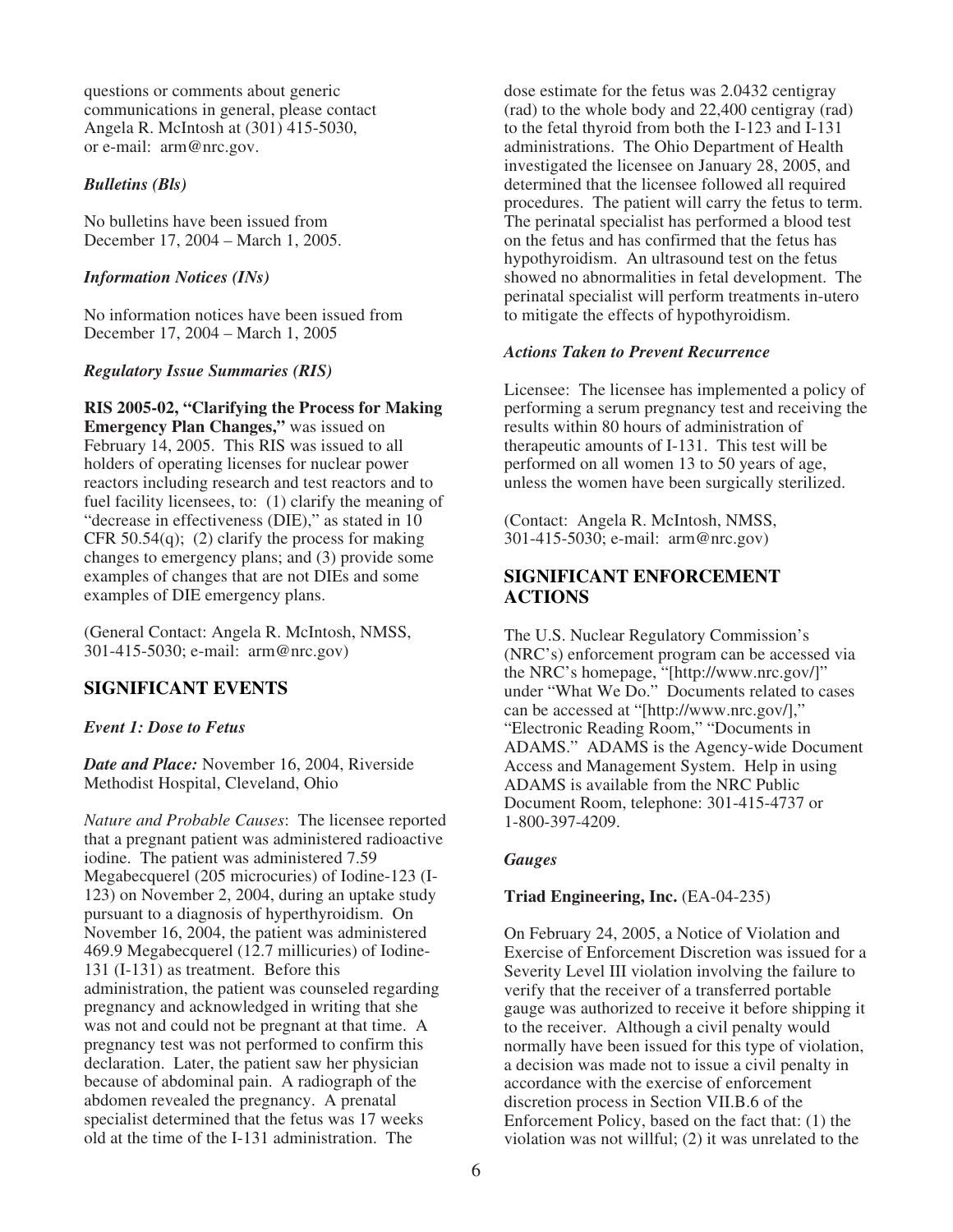willful violations that were the subject of an April 2004 civil penalty; (3) the violation occurred in November 2003, which was the same time frame as the violations that were the subject of the April 2004 civil penalty; and (4) corrective actions implemented in response to these violations have demonstrated program improvement.

# **Materials Testing Incorporated** (EA-05-003)

On January 24, 2005, a Notice of Violation was issued for a Severity Level III violation involving the failure to secure, control, or maintain constant surveillance of licensed material in a nuclear gauge. Specifically, during an inspection at a temporary job site in Bridgeport, Connecticut, NRC concluded that over a period of approximately two months before this inspection, a Humbolt nuclear gauge was routinely not secured or controlled while being stored in an unlocked employee's vehicle, and not under the direct surveillance of the authorized user.

#### **Engineering Consulting Services, Ltd.** (EA-05-005)

On February 1, 2005, a Notice of Violation was issued for a Severity Level III violation involving three instances where the licensee failed to secure, control or maintain constant surveillance of portable nuclear gauges containing NRC licensed material in unrestricted areas. Specifically, on those three occasions, the portable gauges were left unattended in unrestricted areas at temporary job sites, and during those times, the gauges were damaged by construction vehicles.

# **U.S. Department of Agriculture** (EA-05-004)

On January 28, 2005, a Notice of Violation was issued for a Severity Level III violation involving the failure, on three separate occasions, to secure, control, or maintain constant surveillance of portable nuclear gauges containing NRC licensed material in unrestricted areas.

## *Irradiator*

## **Baxter Healthcare Corporation** (EA-04-118)

On January 26, 2005, NRC issued an immediately effective Confirmatory Order to confirm recent commitments made as part of a settlement agreement concerning a Notice of Violation and Proposed Imposition of a Civil Penalty in the amount of \$44,400 issued on October 25, 2004, to Baxter Healthcare Corporation (Baxter). The action was issued for two willful Severity Level II

violations (assessed \$28,800 for three occurrences of failure to adhere to emergency procedures and \$9600 for failure to perform an adequate survey) and a willful Severity Level III violation (\$6000 for failure to provide an individual radiation monitoring device) related to an event involving personnel entering an irradiator when the source was stuck in an unshielded position. In response to that Notice, Baxter requested the use of Alternative Dispute Resolution to resolve differences it had with NRC concerning the Notice. As part of the settlement agreement, Baxter agreed to characterize the three violations as a one Severity Level II problem, pay a civil penalty in the amount of \$31,200, and take additional corrective action. Baxter and the NRC also agreed to disagree on the willful characterization of the third violation.

# *Medical*

## **Washington Hospital Center** (EA-04-157)

On February 15, 2005, a Notice of Violation was issued to Washington Hospital Center for a willful Severity Level III violation involving the use of licensed radioactive material in humans by an individual who was not an authorized user and who was not under the supervision of an authorized user. The violation occurred when a Nuclear Medicine Technologist was injected with a diagnostic dosage of technetium-99m without the knowledge nor approval of a physician or authorized user.

## *Radiography*

## **KTL Roudebush Testing** (EA-04-178)

On December 30, 2004, an Order Revoking License was issued to KTL Roudebush based on the licensee's deliberate acts and omissions involving radiography activities (previously identified and addressed in an immediately effective Order Suspending License and Demand for Information issued by NRC on March 11, 2004) and the Commission's lack of requisite reasonable assurance that the public health and safety are adequately protected by continuing activities under the existing license.

# *Other*

#### **United States Enrichment Corporation** (EA-04-123)

On January 27, 2005, an immediately effective Confirmatory Order was issued the United States Enrichment Corporation to confirm certain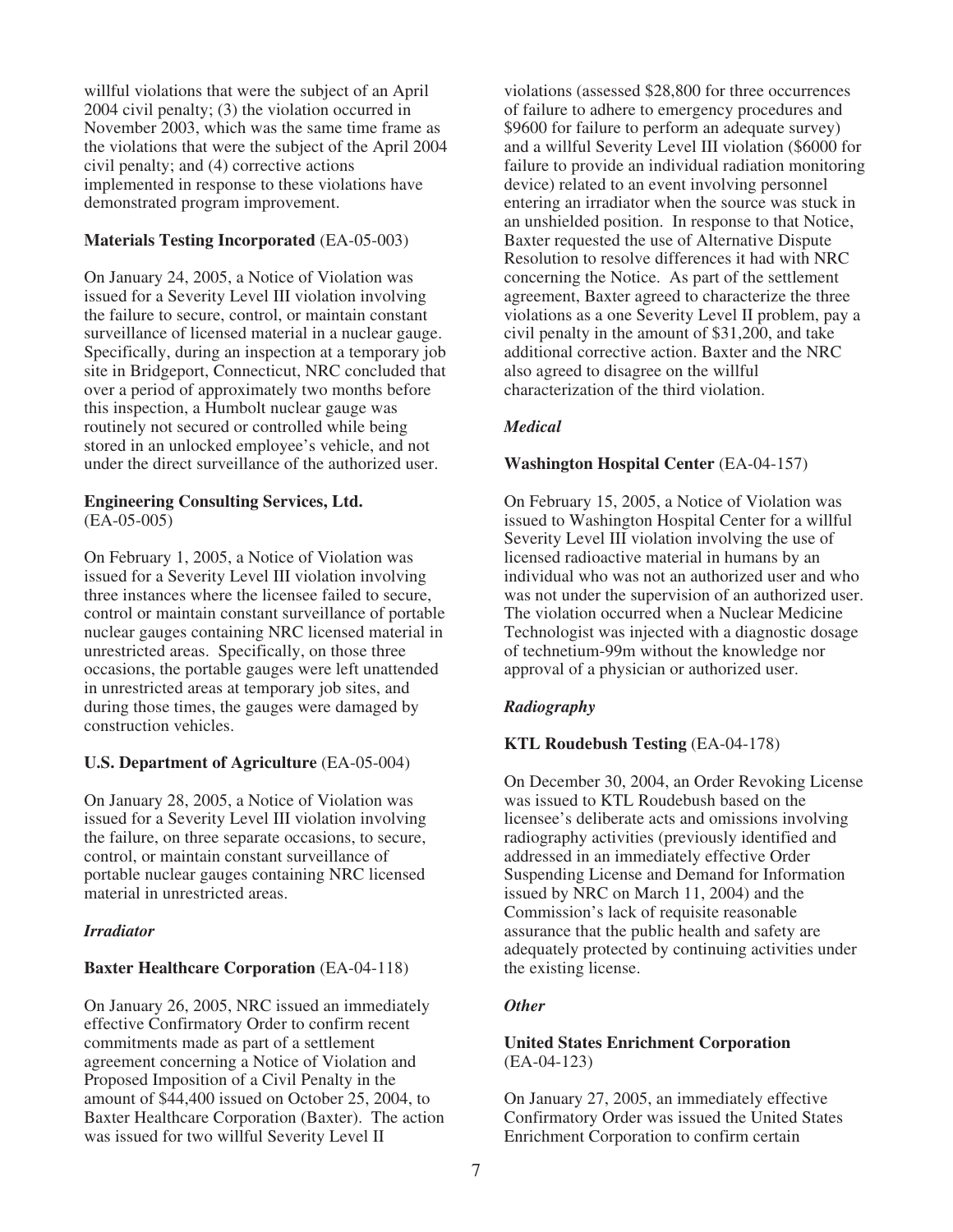commitments involving training related to employee protection. The Order was discussed during an Alternative Dispute Resolution session and, subject to satisfactory completion of the commitments, NRC will not pursue further enforcement action on this issue.

### **Soil Consultants, Inc.** (EA-04-103)

On January 27, 2005, NRC issued an Order Imposing Civil Monetary Penalty in the amount of \$9,600 to Soil Consultants Inc. (SCI). The action was based on an October 6, 2004, Notice of Violation and Proposed Imposition of Civil Penalty in the amount of \$9,600 for a Severity Level II violation for discrimination against an employee for engaging in certain protected activities (reporting safety concerns to his employer or the NRC). In its November 5, 2005, response, SCI denied that a violation occurred. After considering SCI's response, NRC concluded that a violation occurred as stated and that SCI did not provide an adequate basis for withdrawing the violation, reducing the severity level, or mitigating or rescinding the civil penalty.

#### **University of Sciences** (EA-04-219)

On December 21, 2004, Notice of Violation was issued for a Severity Level III violation involving the failure to control and maintain constant surveillance of licensed material in three laboratories that were in unrestricted areas, and where the material was not in storage. The Notice of Violation was issued to the University of Sciences.

## *Individual Actions*

## **Lawrence Dioh** (IA-04-023)

On February 15, 2005, a Notice of Violation was issued to Lawrence Dioh for a Severity Level III violation based on his deliberate activities while employed at the Washington Hospital Center. As a Nuclear Medicine Technologist, he knowingly used licensed radioactive material without the knowledge and approval of a physician or authorized user.

## **Christopher V. Roudebush** (IA-04-019)

On December 30, 2004, an immediately effective Order Prohibiting Involvement in NRC-Licensed Activities (for five years) was issued to Christopher V. Roudebush, based on his deliberate misconduct while working at KTL Roudebush Testing. As the president, owner, and Radiation Safety Officer, he

deliberately failed to: have sufficient number of qualified personnel present at temporary job sites; provide safety and dosimetry training to employees; conduct inspections and maintenance of industrial radiography equipment at specified intervals; maintain records of NRC required inspection and maintenance records; and provide complete and accurate information to the NRC.

(General Contact: Sally Merchant, Office of Enforcement, 301-415-2747; e-mail: slm2@nrc.gov)

# **SELECTED** *FEDERAL REGISTER* **NOTICES**

(December 15, 2004 - February 28, 2005)

10 CFR Parts 25 and 95, "Broadening Scope of Access Authorization and Facility Security Clearance Regulations," 69 FR 74949, December 15, 2004.

(Contact: Dr. Anthony N. Tse, Office of Nuclear Material Safety and Safeguards, 301-415-6233; e-mail: ant@nrc.gov)

10 CFR Parts 19, 34, 40, 55, and 60, "Minor Correction Amendments for FY2004," 69 FR 76599, December 22, 2004.

(Contact: Alzonia Shepard, Office of Administration, 301-415-6864; e-mail: aws1@nrc.gov)

10 CFR Part 71, " Packaging and Transportation of Radioactive Material; Withdrawal of Subpart I," 70 FR 312, January 4, 2005.

(Contact: Neelam Bhalla, Office of Nuclear Material Safety and Safeguards, 301-415-6843; e-mail: nxb@nrc.gov)

10 CFR Part 30, " Security Requirements for Portable Gauges Containing Byproduct Material," 70 FR 2001, January 12, 2005.

(Contact: Lydia Chang, Office of Nuclear Material Safety and Safeguards, 301-415-6319; e-mail: lwc1@nrc.gov)

10 CFR Part 20, "Sander C. Perle, ICN Worldwide Dosimetry; Denial of Petition for Rulemaking," 70 FR 2577, January 14, 2005.

(Contact: Torre Taylor, Office of Nuclear Material Safety and Safeguards, 301-415-7900; e-mail: tmt@nrc.gov)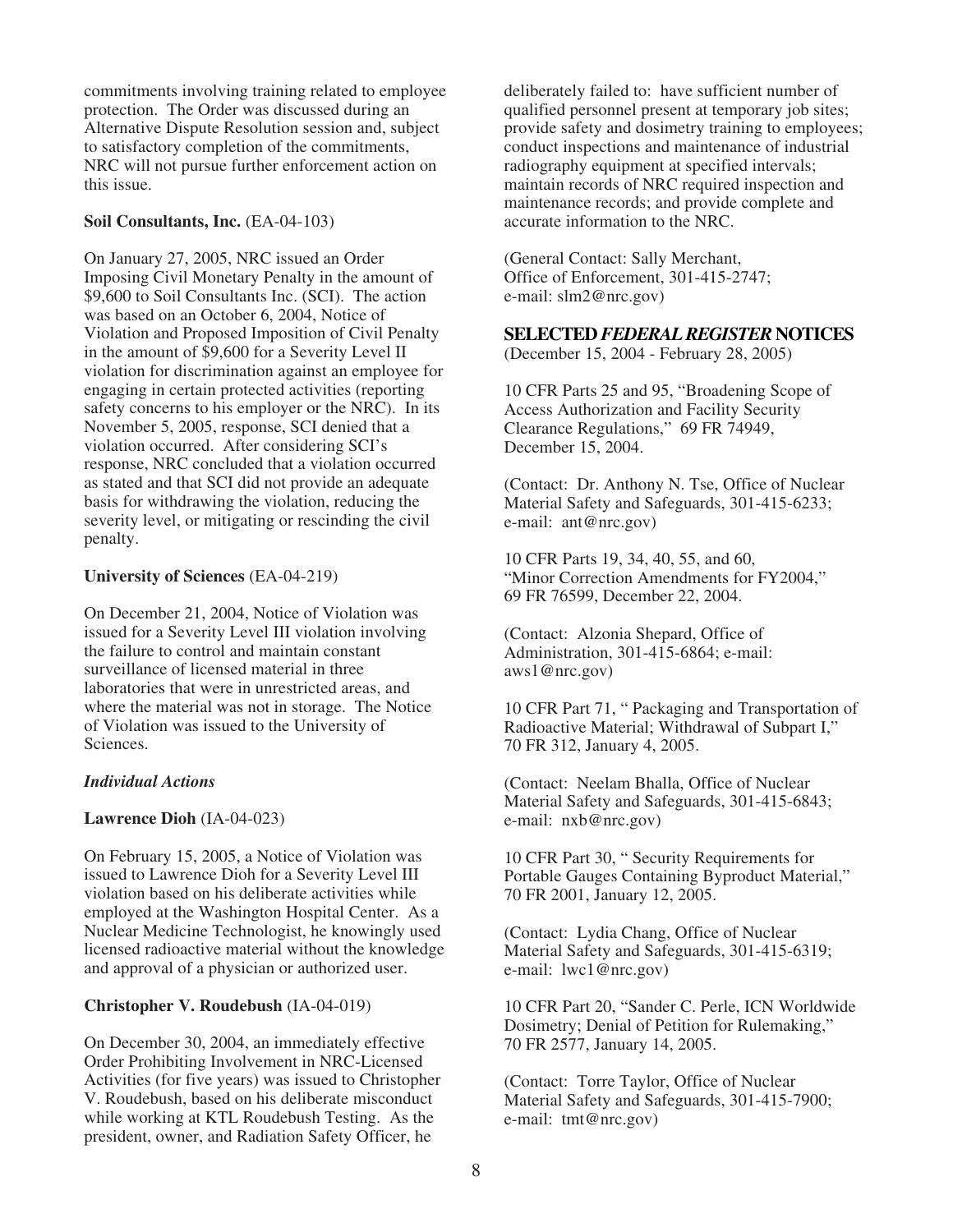NUREG-1600, " NRC Enforcement Policy; Extension of Enforcement Discretion of Interim Policy," 70 FR 2662, January 14, 2005.

(Contact: Sunil Weerakkody, Office of Nuclear Reactor Regulation, 301-415-2870; e-mail: sdw1@nrc.gov or Rene Pedersen, Office of Enforcement, 301-415-2742; e-mail: rmp@nrc.gov)

10 CFR Part 20, "Northeast Ohio Regional Sewer District; Denial of Petition for Rulemaking," 70 FR 3898, January 27, 2005.

(Contact: Lydia Chang, Office of Nuclear Material Safety and Safeguards, 301-415-6319; e-mail: lwc1@nrc.gov)

10 CFR Parts 2, 30, 40, 50, 52, 60, 63, 70, 71, 72, 73, 76 and 150, "Protection of Safeguards Information," 70 FR 7196, February 11, 2005.

(Contact: Marjorie Rothschild, Office of the General Counsel, 301-415-1633; e-mail: mur@nrc.gov or Bernard Stapleton, Office of Nuclear Security and Incident Response, 301-415-2432; e- mail: BWS2@nrc.gov)

10 CFR Parts 170 and 171 "Revision of Fee Schedules; Fee Recovery for FY 2005," 70 FR 8678 February 22, 2005.

(Contact: Tammy Croote, Office of the Chief Financial Officer, 301-415-6041; e-mail: txc1@nrc.gov)

10 CFR Parts 25 and 95 "Broadening Scope of Access Authorization and Facility Security Clearance Regulations: Withdrawal of Direct Final Rule," 70 FR 8921, February 24, 2005.

(Contact: Dr. Anthony N. Tse, Office of Nuclear Material Safety and Safeguards, 301-415-6233; e-mail: ant@nrc.gov)

10 CFR Part 72 "List of Approved Spent Fuel Storage Casks: NUHOMS-24PT4 Revision," 70 FR 9548, February 28, 2005.

(Contact: Jayne M. McCausland, Office of Nuclear Material Safety and Safeguards, 301-415-6219; e-mail: jmm2@nrc.gov)

10 CFR Part 72 "List of Approved Spent Fuel Storage Casks: HI-STORM 100 Revision," 70 FR 9550, February 28, 2005.

(Contact: Jayne M. McCausland, Office of Nuclear Material Safety and Safeguards, 301-415-6219; e-mail: jmm2@nrc.gov)

(General Contact: Michael K. Williamson, Office of Nuclear Material Safety and Safeguards, 301-415-6234; e-mail: mkw1@nrc.gov )

## **ISSUANCE of MULTI-AGENCY RADIOLOGICAL LABORATORY ANALYTICAL PROTOCOLS MANUAL**

Staff from the NRC Offices of Nuclear Material Safety and Safeguards and Nuclear Regulatory Research participated with representatives from other Federal agencies in development of the **M**ulti-**A**gency **R**adiological **L**aboratory **A**nalytical **P**rotocols (MARLAP) manual. In addition to NRC, the other participating Federal agencies included: (1) Department of Defense; (2) Department of Energy; (3) Department of Homeland Security; (4) Environmental Protection Agency; (5) Department of Commerce (National Institute of Standards and Technology); (6) Department of Interior (U.S. Geological Survey); and (7) the Department of Health and Human Services (Food and Drug Administration). On December 27, 2004, the participating agencies announced the availability of the MARLAP manual (69 *Federal Register* 77228 - 77230). The MARLAP manual provides guidance for planning, implementation, and assessment phases of projects that require laboratory analysis of radionuclides. The manual offers a framework for a performance-based approach to achieving data requirements and needs. This framework should promote national consistency in the generation of radioanalytical data of known quality appropriate for the intended use. The MARLAP manual supports activities such as: (1) site characterization; (2) decommissioning; (3) cleanup and compliance demonstration; (4) emergency response; (5) effluent and environmental monitoring; and (6) radioactive waste management. The MARLAP manual (NRC document number NUREG-1576) is issued in three volumes, and is available through the Internet at: http://www.nrc.gov/reading-rm/doc-collections/ nuregs/staff/sr1576/.

(Contact: Rateb (Boby) Abu-Eid, Office of Nuclear Material Safety and Safeguards, 301-415-5811; e-mail: bae@nrc.gov, or Michael K. Williamson, Office of Nuclear Material Safety and Safeguards, 301-415-6234; e-mail: mkw1@nrc.gov or Valerie A. Young, Office of the Chief Information Officer, Department of Energy, 202-586-8853; e-mail: Valerie.Young@hq.doe.gov)